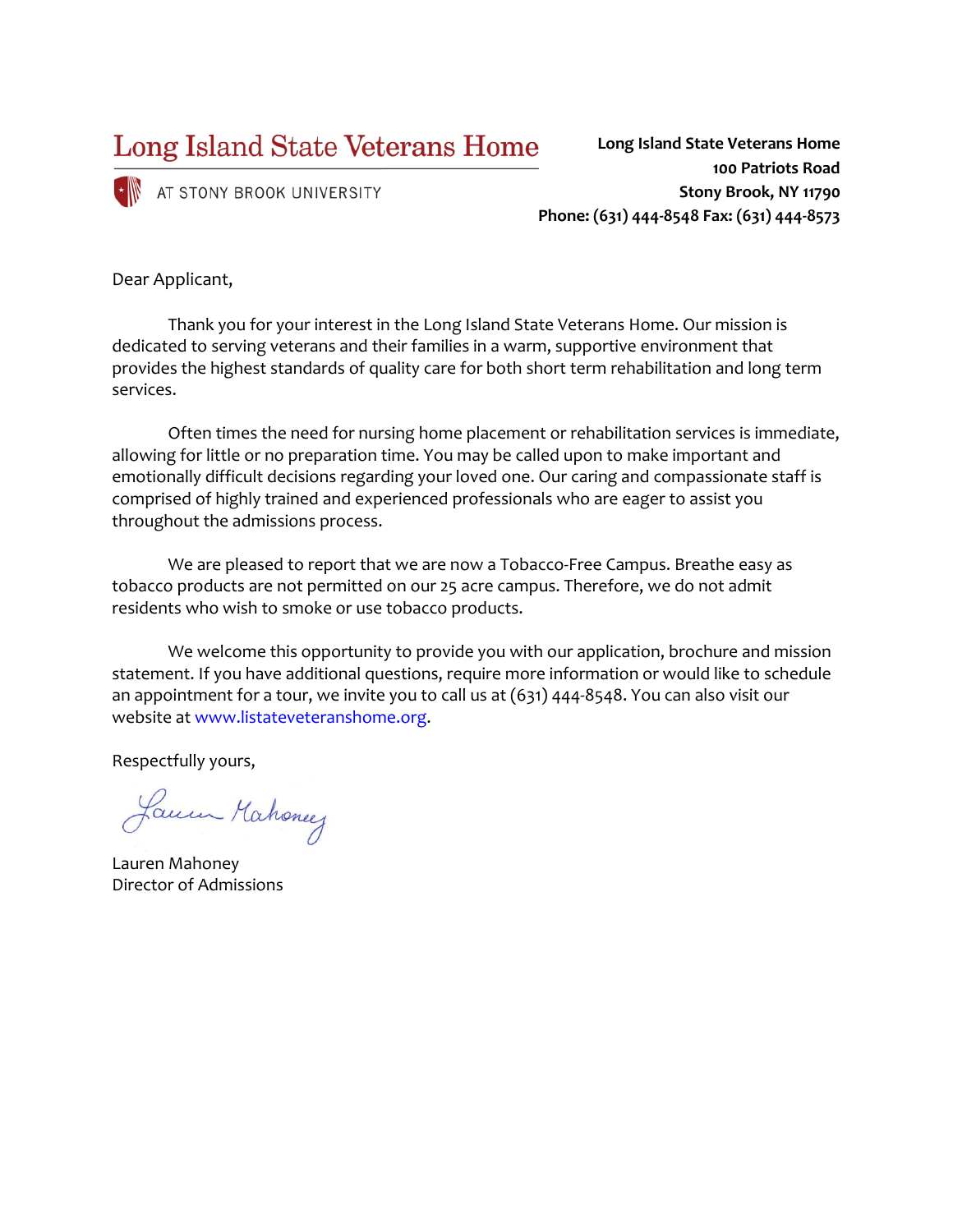| Long Island State Veterans Home Admission Application<br>100 Patriots Road |                                                                                                                                                                                                                          |  | Long Island State Veterans Home |  |  |
|----------------------------------------------------------------------------|--------------------------------------------------------------------------------------------------------------------------------------------------------------------------------------------------------------------------|--|---------------------------------|--|--|
| Stony Brook, NY 11790<br>Phone: (631) 444-8548 Fax: (631) 444-8573         |                                                                                                                                                                                                                          |  | AT STONY BROOK UNIVERSITY       |  |  |
|                                                                            | LISVH does not discriminate based upon race, color, creed, age, blindness, sex, sexual preference, national origin,<br>marital status, disability, sponsorship or source of payment and retention and care of residents. |  |                                 |  |  |
| <b>Placement:</b>                                                          |                                                                                                                                                                                                                          |  |                                 |  |  |
|                                                                            | $\Box$ Short Term Rehab $\Box$ Long Term Care Requesting placement for: $\Box$ Veteran $\Box$ Spouse/Widow                                                                                                               |  |                                 |  |  |
|                                                                            | LISVH is a tobacco free facility. Have you smoked/used a tobacco product (including electronic cigarettes)? $\Box$ Yes $\Box$ No                                                                                         |  |                                 |  |  |
|                                                                            | If yes, when was the last time you smoked or used a tobacco product? _______________________________                                                                                                                     |  |                                 |  |  |
| <b>Basic Information:</b>                                                  |                                                                                                                                                                                                                          |  |                                 |  |  |
|                                                                            |                                                                                                                                                                                                                          |  |                                 |  |  |
|                                                                            |                                                                                                                                                                                                                          |  |                                 |  |  |
|                                                                            |                                                                                                                                                                                                                          |  |                                 |  |  |
|                                                                            |                                                                                                                                                                                                                          |  |                                 |  |  |
|                                                                            | Race: □ American Indian or Alaska Native □ Asian □ Black or African American                                                                                                                                             |  |                                 |  |  |
|                                                                            | $\Box$ Native Hawaiian or other Pacific Islander $\Box$ White Ethnicity: $\Box$ Not Hispanic $\Box$ Hispanic                                                                                                             |  |                                 |  |  |
| <b>Military Service:</b>                                                   |                                                                                                                                                                                                                          |  |                                 |  |  |
|                                                                            |                                                                                                                                                                                                                          |  |                                 |  |  |
|                                                                            |                                                                                                                                                                                                                          |  |                                 |  |  |
|                                                                            |                                                                                                                                                                                                                          |  |                                 |  |  |
| $Context(s)$ :                                                             |                                                                                                                                                                                                                          |  |                                 |  |  |
|                                                                            |                                                                                                                                                                                                                          |  |                                 |  |  |
|                                                                            |                                                                                                                                                                                                                          |  |                                 |  |  |
|                                                                            |                                                                                                                                                                                                                          |  |                                 |  |  |
|                                                                            |                                                                                                                                                                                                                          |  |                                 |  |  |
|                                                                            |                                                                                                                                                                                                                          |  |                                 |  |  |
|                                                                            |                                                                                                                                                                                                                          |  |                                 |  |  |
| Insurance:                                                                 |                                                                                                                                                                                                                          |  |                                 |  |  |
|                                                                            |                                                                                                                                                                                                                          |  |                                 |  |  |
|                                                                            |                                                                                                                                                                                                                          |  |                                 |  |  |
|                                                                            |                                                                                                                                                                                                                          |  |                                 |  |  |
|                                                                            |                                                                                                                                                                                                                          |  |                                 |  |  |
|                                                                            |                                                                                                                                                                                                                          |  |                                 |  |  |
|                                                                            |                                                                                                                                                                                                                          |  |                                 |  |  |
|                                                                            | Please provide a copy of Power of Attorney, Health Care Proxy, DNR, Living Will, Medicare Card,                                                                                                                          |  |                                 |  |  |

**Insurance/Prescription Cards, Veteran Discharge Papers and Marriage/Death Certificate if applicable.** 

# Long Island State Veterans Home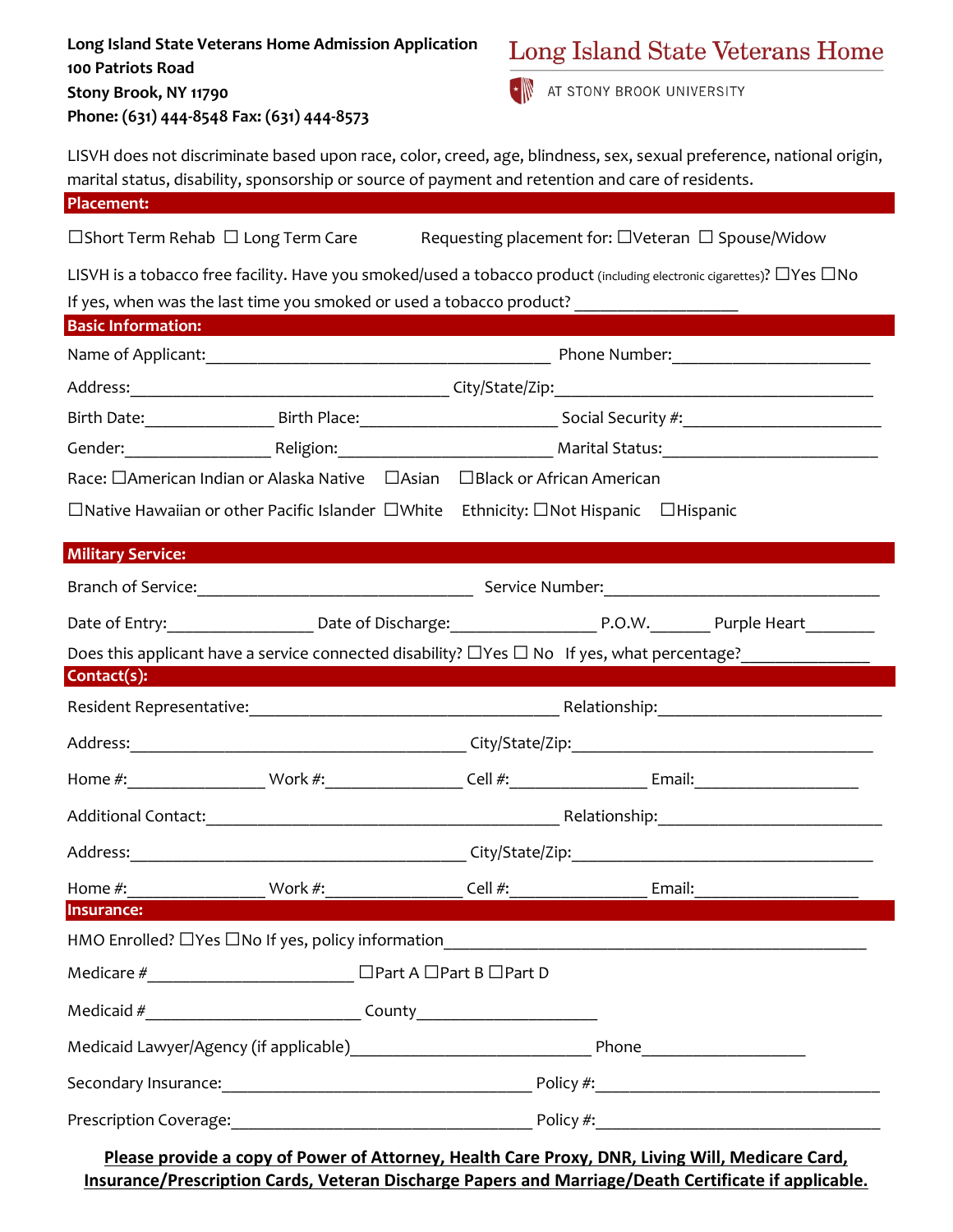The Long Island State Veterans Home, in its financial planning, must have information about the financial ability of each applicant interested in placement at the Long Island State Veterans Home. Please provide the information requested below.

| Income (please indicate monthly income):                                                           |                                                                                                                      |                                                                                                                |
|----------------------------------------------------------------------------------------------------|----------------------------------------------------------------------------------------------------------------------|----------------------------------------------------------------------------------------------------------------|
|                                                                                                    | Veteran                                                                                                              | Spouse                                                                                                         |
| Social Security:                                                                                   | \$                                                                                                                   | $\frac{1}{2}$                                                                                                  |
| <b>Employer Pensions:</b>                                                                          |                                                                                                                      | $\ddot{\mathsf{s}}$                                                                                            |
| <b>Union Pensions:</b>                                                                             |                                                                                                                      |                                                                                                                |
| <b>RR Retirement:</b>                                                                              |                                                                                                                      | $\ddot{\mathsf{s}}$                                                                                            |
| Veteran Benefits:                                                                                  | <u> 1980 - Johann Barn, mars an t-Amerikaansk kommunister (</u>                                                      |                                                                                                                |
| Trust:                                                                                             |                                                                                                                      |                                                                                                                |
| Annuity:                                                                                           | <u> 1990 - Johann Barbara, martin a</u>                                                                              |                                                                                                                |
| Other Income:                                                                                      |                                                                                                                      | $\frac{1}{2}$                                                                                                  |
| IRA Distribution:                                                                                  |                                                                                                                      | <u> 1980 - Johann Barbara, martin a</u>                                                                        |
| <b>Resources:</b>                                                                                  |                                                                                                                      |                                                                                                                |
|                                                                                                    | Veteran                                                                                                              | Spouse                                                                                                         |
| Checking Account:                                                                                  | <u> 1989 - Johann Barn, mars ann an t-</u>                                                                           |                                                                                                                |
| Savings Account:                                                                                   | $\ddot{\mathsf{s}}$                                                                                                  | $\frac{1}{2}$                                                                                                  |
| Other Accounts:                                                                                    | <u> 1980 - Andrea Andrew Maria (h. 19</u>                                                                            |                                                                                                                |
| Stocks/Bonds:                                                                                      | <u> 1989 - Johann John Harry Harry Harry Harry Harry Harry Harry Harry Harry Harry Harry Harry Harry Harry Harry</u> | the company of the company of the company of                                                                   |
| Real Estate:                                                                                       |                                                                                                                      |                                                                                                                |
| IRA/KEOGH/401K:                                                                                    |                                                                                                                      |                                                                                                                |
| Life Insurance: (Face/Cash Value)                                                                  |                                                                                                                      |                                                                                                                |
| Own Home/Condo: (Cash Value)                                                                       | <u> 1990 - Johann Barbara, martin a</u>                                                                              | <u> 1990 - Johann Barbara, martin a</u>                                                                        |
| Other:                                                                                             |                                                                                                                      |                                                                                                                |
|                                                                                                    |                                                                                                                      | . Has the applicant sold, gifted or transferred any cash, real estate or personal property within the past 60  |
|                                                                                                    |                                                                                                                      | months? □Yes □No If yes, please indicate asset type, value and date: ______________________________            |
|                                                                                                    |                                                                                                                      |                                                                                                                |
| • Is applicant expected to receive inheritance, lawsuit settlement or trust? $\Box$ Yes $\Box$ No  |                                                                                                                      |                                                                                                                |
| • Does the resident have a prepaid burial arrangement? $\Box$ Yes $\Box$ No                        |                                                                                                                      |                                                                                                                |
| If yes, please include a copy with your application.                                               |                                                                                                                      |                                                                                                                |
| $\bullet$ Has the applicant utilized rehab, inpatient or outpatient services? $\Box$ Yes $\Box$ No |                                                                                                                      |                                                                                                                |
| If yes, please provide the location(s) and date(s):                                                |                                                                                                                      |                                                                                                                |
|                                                                                                    |                                                                                                                      |                                                                                                                |
|                                                                                                    |                                                                                                                      |                                                                                                                |
|                                                                                                    |                                                                                                                      | Dates: Notes: Notes: Notes: Notes: Notes: Notes: Notes: Notes: Notes: Notes: Notes: Notes: Notes: Notes: Notes |
|                                                                                                    |                                                                                                                      |                                                                                                                |

the State of New York as long as I am a resident. When my funds are not enough, I agree to comply with eligibility requirements and will apply for State of New York Medicaid acceptance.

 $X_\perp$  and the state of the state of the state of the state of the state of the state of the state of the state of the state of the state of the state of the state of the state of the state of the state of the state of th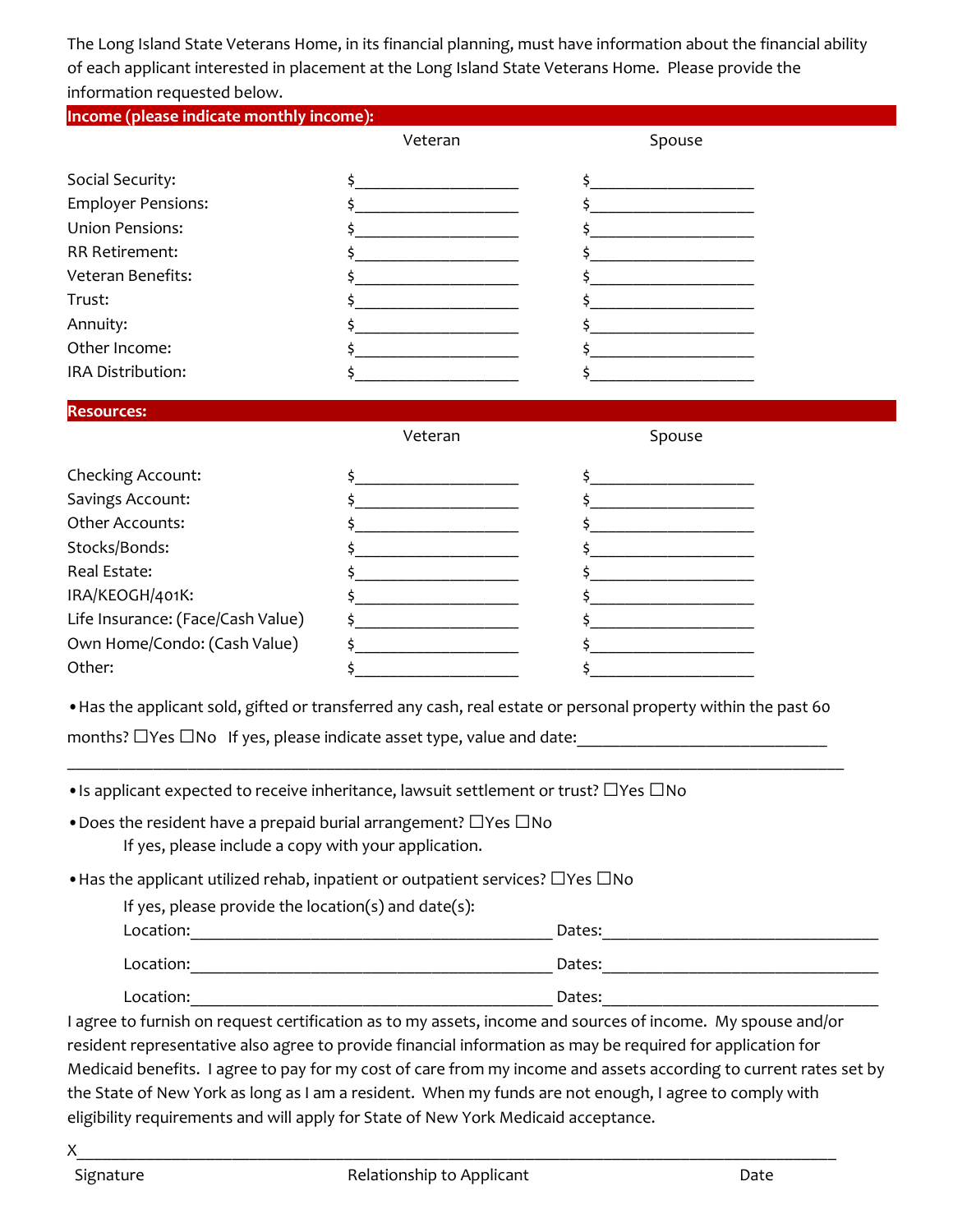### **Immunization History**

The Immunization History is **required** documentation for all Nursing Home applicants and residents. Please **complete each section** of this form & return to this office as soon as possible.

| <b>Name of Applicant:</b> | Date. |
|---------------------------|-------|
|---------------------------|-------|

□ See attached

| <b>Flu Vaccination:</b>                                        | $\Box$ Yes $\Box$ Unknown<br>$\Box$ No                                                                                                |                                                                     |  |  |
|----------------------------------------------------------------|---------------------------------------------------------------------------------------------------------------------------------------|---------------------------------------------------------------------|--|--|
| (Within the Last Year                                          |                                                                                                                                       | Name/Address of Facility and/or Physician                           |  |  |
| <b>Between August and April</b> )                              | □ Unknown Date Received                                                                                                               | Phone Number of Facility and/or Physician                           |  |  |
| Prevnar 13:                                                    | $\Box$ No $\Box$ Yes $\Box$ Unknown                                                                                                   |                                                                     |  |  |
|                                                                |                                                                                                                                       | Name/Address of Facility and/or Physician                           |  |  |
|                                                                | □ Unknown Date Received                                                                                                               | Phone Number of Facility and/or Physician                           |  |  |
| <b>Pneumococcal 15:</b>                                        | $\Box$ No $\Box$ Yes $\Box$ Unknown                                                                                                   |                                                                     |  |  |
|                                                                | If yes, date received:                                                                                                                | Name/Address of Facility and/or Physician                           |  |  |
|                                                                | □ Unknown Date Received                                                                                                               | Phone Number of Facility and/or Physician                           |  |  |
| $\Box$ No $\Box$ Yes $\Box$ Unknown<br><b>Pneumococcal 20:</b> |                                                                                                                                       |                                                                     |  |  |
|                                                                |                                                                                                                                       | Name/Address of Facility and/or Physician                           |  |  |
|                                                                | □ Unknown Date Received                                                                                                               | Phone Number of Facility and/or Physician                           |  |  |
| <b>Pneumococcal 23:</b>                                        | $\Box$ No $\Box$ Yes $\Box$ Unknown                                                                                                   |                                                                     |  |  |
|                                                                |                                                                                                                                       | Name/Address of Facility and/or Physician                           |  |  |
|                                                                | □ Unknown Date Received                                                                                                               | Phone Number of Facility and/or Physician                           |  |  |
|                                                                | <b>COVID - 19 Information</b>                                                                                                         |                                                                     |  |  |
| No<br>□                                                        | Has the applicant received a previous dose of the Pfizer, Moderna or Janssen COVID-19 vaccine?<br>$\Box$ Yes, if yes, please complete | $\Box$ Unknown                                                      |  |  |
| $\Box$ Pfizer                                                  | $\Box$ 1 Dose<br>OR $\Box$ 2 Doses                                                                                                    | $\Box$ 2 <sup>nd</sup> Booster<br>OR $\Box$ 1 <sup>st</sup> Booster |  |  |
|                                                                | $\Box$ Moderna $\Box$ 1 Dose<br>OR $\Box$ 2 Doses                                                                                     | $\Box$ 2 <sup>nd</sup> Booster<br>OR $\Box$ 1 <sup>st</sup> Booster |  |  |
|                                                                | $\Box$ Janssen (Johnson & Johnson) $\Box$ 1 Dose                                                                                      | $\Box$ 2 <sup>nd</sup> Booster<br>OR $\Box$ 1 <sup>st</sup> Booster |  |  |

Name of Person Completing this Form Date

Signature of Person Completing this Form Relationship to Applicant

*Upon completion, please return to the Long Island State Veterans Home/Admission Department* 

\_\_\_\_\_\_\_\_\_\_\_\_\_\_\_\_\_\_\_\_\_\_\_\_\_\_\_\_\_\_\_\_\_\_\_\_\_\_\_\_\_\_\_\_\_\_\_ \_\_\_\_\_\_\_\_\_\_\_\_\_\_

\_\_\_\_\_\_\_\_\_\_\_\_\_\_\_\_\_\_\_\_\_\_\_\_\_\_\_\_\_\_\_\_\_\_\_\_\_\_\_\_\_\_\_\_\_\_\_\_ \_\_\_\_\_\_\_\_\_\_\_\_\_\_\_\_\_\_\_\_\_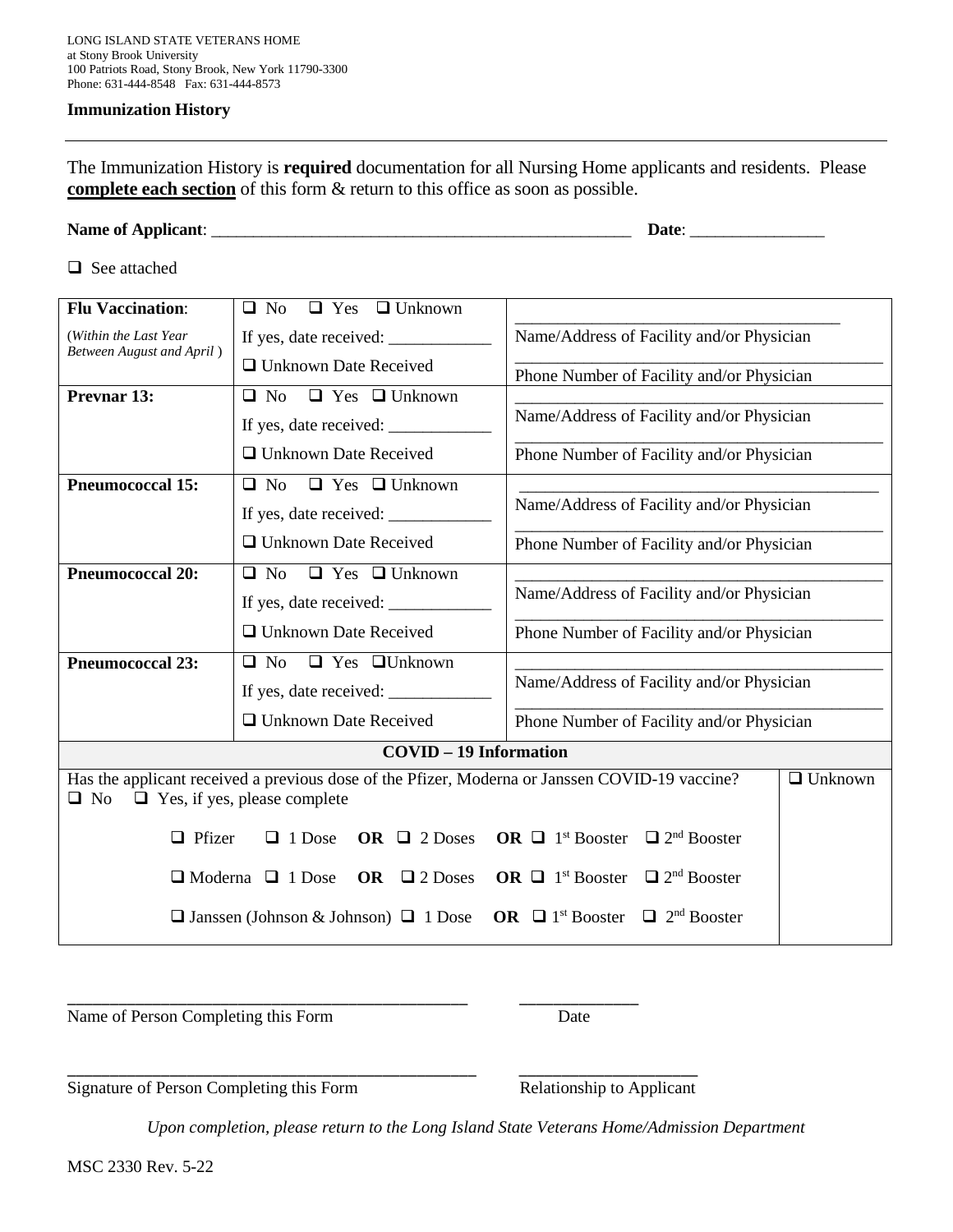## **Medical History & Physical**

The following **must be completed** by a Physician if applicant is living at Home or in an Assisted Living Facility

#### **Name of Applicant**: \_\_\_\_\_\_\_\_\_\_\_\_\_\_\_\_\_\_\_\_\_\_\_\_\_\_\_\_\_\_\_\_\_\_\_\_\_\_\_\_\_\_\_\_\_\_\_\_\_\_ **Date**: \_\_\_\_\_\_\_\_\_\_\_\_\_\_\_\_

| <b>Present Diagnosis / Conditions</b>                              |                                    |                                      |  |  |
|--------------------------------------------------------------------|------------------------------------|--------------------------------------|--|--|
| Please check only active Diseases/Conditions                       |                                    |                                      |  |  |
| □ Alzheimer's Disease<br>$\Box$ Liver Disease<br>$\Box$ Depression |                                    |                                      |  |  |
| $\Box$ Anemia                                                      | $\Box$ Diabetes                    | $\Box$ Multiple Sclerosis            |  |  |
| $\Box$ Angina                                                      | $\Box$ Diarrhea                    | $\Box$ Osteoporosis                  |  |  |
| $\Box$ Anxiety                                                     | $\Box$ Dizziness                   | $\Box$ Pain $\Box$ Daily             |  |  |
| $\Box$ Aphasia                                                     | $\Box$ Emphysema                   | <b>Parkinson's Disease</b>           |  |  |
| □ Arteriosclerotic Heart Disease                                   | $\Box$ Edema – Generalized         | $\Box$ Peripheral Vascular Disease   |  |  |
| $\Box$ Arthritis                                                   | $\Box$ Edema Localized not pitting | $\Box$ PTSD                          |  |  |
| $\Box$ Atrial Fibrillation                                         | $\Box$ Epilepsy                    | $\Box$ Recurrent Lung Aspirations    |  |  |
| <b>Q</b> Benign Prostatic Hyperplasia                              | $\Box$ Fecal Impaction             | <b>Q</b> Renal Disease               |  |  |
|                                                                    | $\Box$ Fever                       | $\Box$ Septicemia                    |  |  |
| $\Box$ Cardiac Dysrhythmia                                         | $\Box$ Glaucoma                    | $\Box$ Shortness of Breath           |  |  |
| $\Box$ Cataract                                                    | $\Box$ Hallucinations/ Delusions   | $\Box$ Syncope                       |  |  |
| $\Box$ Chest Pain                                                  | $\Box$ Hyperlipidemia              | $\Box$ Total Hip Replacement,        |  |  |
| $\Box$ Congestive Heart Failure                                    | $\Box$ Hypertension                | $\Box$ Left $\Box$ Right $\Box$ Both |  |  |
| $\Box$ Constipation                                                | $\Box$ Hypotension                 | □ Total Knee Replacement,            |  |  |
| □ CVA Late Effect:                                                 | $\Box$ Hypothyroidism              | $\Box$ Left $\Box$ Right $\Box$ Both |  |  |
| $\Box$ Dementia other than Alzheimer's:                            | $\Box$ Infectious Disease, specify | $\Box$ Vomiting                      |  |  |
| Specify:                                                           |                                    |                                      |  |  |
|                                                                    | $\Box$ Joint Pain:                 |                                      |  |  |
|                                                                    | Location:                          |                                      |  |  |
|                                                                    |                                    |                                      |  |  |

# Recent Hospital Stay Date & Reason:

| Recent Surgery:         |                                                                                                                                                       |
|-------------------------|-------------------------------------------------------------------------------------------------------------------------------------------------------|
|                         |                                                                                                                                                       |
|                         | Allergies: $\Box$ NKA $\Box$ Yes, if yes, describe:                                                                                                   |
| <b>Personal Habits:</b> | <b>Hx.</b> of Alcohol Use: $\Box$ No $\Box$ Yes, if yes, describe<br><b>Hx.</b> of Substance Abuse: $\Box$ No $\Box$ Yes, if yes, describe            |
|                         | Hx. of Smoking/Tobacco Use (including electronic cigarette): $\Box$ No $\Box$ Yes if yes, when did the applicant<br>last smoke/use a tobacco product: |

*Upon completion, please fax to the Long Island State Veterans Home/Admission Department at 631-444-8573*